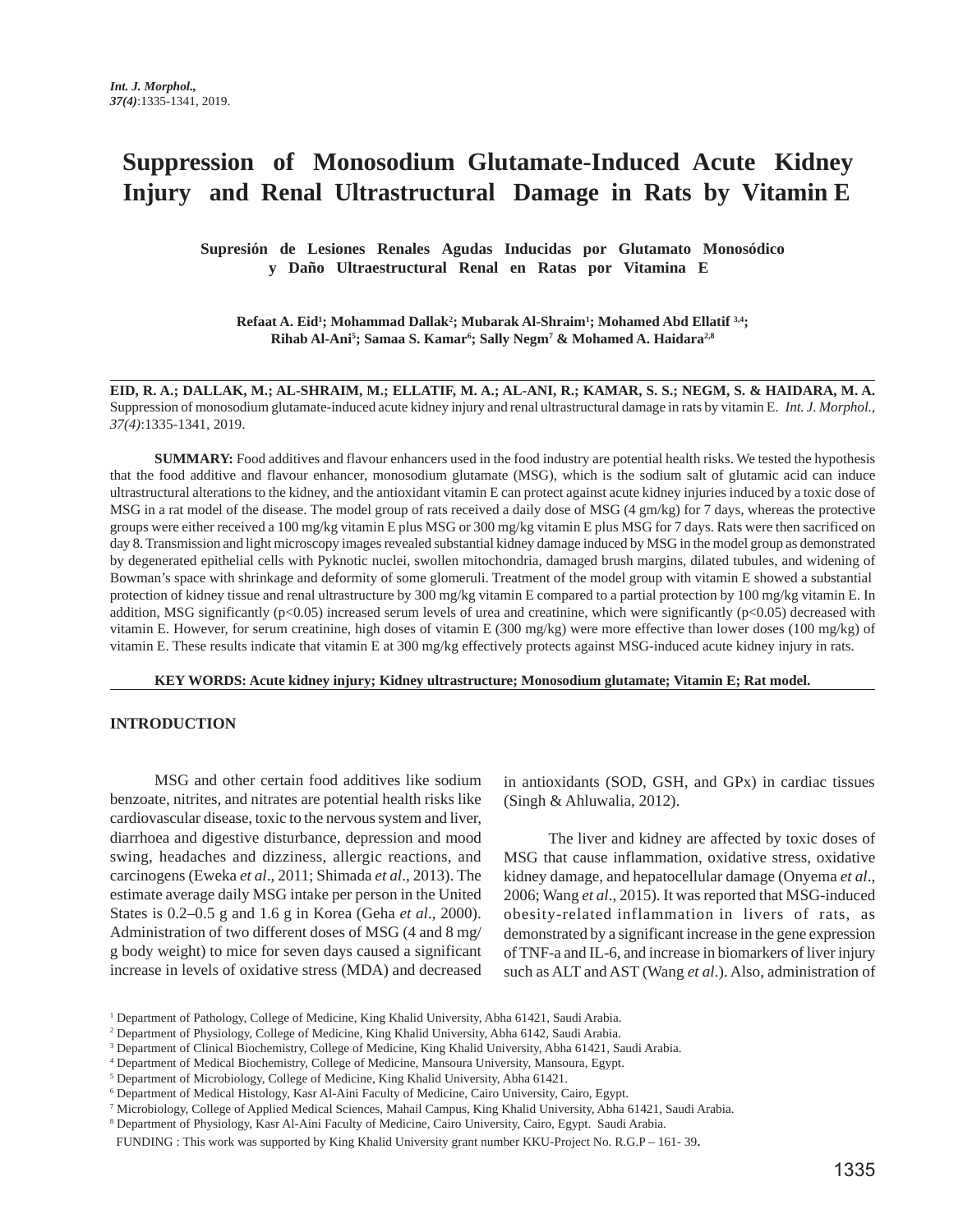low dose of MSG (0.6 mg/g body weight) to rats for ten days induced levels of lipid peroxidation and ALT and AST; and decreased the levels of the antioxidant GSH (Onyema *et al*.). Furthermore, intraperitoneal injection of MSG into rats markedly increased kidney biomarkers of oxidative stress and decreased antioxidants (Farombi & Onyema, 2006).

The antioxidant and anti-inflammatory effects of vitamin E have been documented (Ramanathan *et al*., 2018; Rizvi *et al*., 2014). Vitamin E is reported to slow kidney failure owing to oxidative stress (Fryer, 1997), reduces high blood pressure in cases of kidney failure (Tian *et al*., 2005), and prevents contrast medium-induced acute kidney injury (Cho *et al*., 2017). Also, vitamin E is reported to ameliorate several types of liver diseases in patients with non-alcoholic fatty liver disease (NAFLD), non-alcoholic steatohepatitis (NASH), hepatic fibrosis, inflammation and hepatocellular ballooning (Sanyal *et al*., 2010; Sato *et al*., 2015). Additionally, vitamin E has been used in animal models of many liver diseases to significantly attenuate NAFLD (Oliveira *et al*., 2003), NASH (Zamin *et al*., 2010), CCl4 induced hepatic fibrosis (Tian *et al*., 2019), and MSGinduced oxidative stress and liver injury enzymes (Onyema *et al*.). However, vitamin E has not been used before to protect the kidney ultrastructure upon MSG intoxication in an animal model. Therefore, we speculated that vitamin E at high dosage might protect against MSG-induced kidney injury and kidney ultrastructural alterations in rats.

## **MATERIAL AND METHOD**

**Animals.** The medical research ethical committee approved all experimental procedures at King Khalid University and according to the Guide for the Care and Use of Laboratory Animals published by the US National Institutes of Health. (NIH publication No. 85-23, revised 1996). Sprague Dawley rats  $(n=18)$  weighing 170-200 g were used in this study. All rats were bred and housed in the research centre of King Khalid University, college of medicine (Abha, Saudi Arabia), at a temperature of  $23 \pm 1$  °C and a 12 h light: 12 h dark cycle. Rats had free access to tap water and fed standard laboratory chow during the acclimatization period.

Experimental design. After a one week adaptation, the rats were randomly divided into 4 groups ( $n = 6$ ; each) and were distributed in their corresponding cages and classified as follows: (1) Control group: rats received normal saline daily for 7 days; (2) MSG intoxicated group (Model group): rats received a daily dose of MSG (4g /kg, orally) for 7 days (Singh & Ahluwalia); (3) MSG+Vit E100 group: rats received MSG as above plus 100 mg/kg vitamin E (orally)

**Blood samples.** At the end of the experimental period, blood samples were collected by cardiac puncture under

anaesthesia (sodium thiopentone at 40 mg/kg body weight) after an overnight fast of 12 hours. These blood samples were collected without anticoagulant, left for 10 min, then centrifuged for 10 min at 4000 r/min to obtain serum, which was stored at minus 20 °C until further biochemical analysis.

for 7 consecutive days; and (4) MSG+Vit E300 group: rats received MSG as above plus 300 mg/kg vitamin E for 7 consecutive days. All animals were sacrificed on day 8.

**Determination of serum levels of urea and creatinine.** At day 8, animals were sacrificed, and kidney function was evaluated by assessing serum levels of urea and creatinine using colourimetric methods according to manufacturer's instruction (BioAssay System, USA).

**Histological examination.** As we previously reported (Al-Hashem *et al*., 2019), kidney specimens were immediately fixed in 10 % formal saline for 24 hours. Paraffin blocks were prepared, and 5 mm thick sections were subjected to hematoxylin and eosin (H&E) stain to elucidate the status of kidney architecture and the structural changes.

**Transmission Electron Microscopy (TEM).** As we previously reported (Al-Hashem *et al*.), Small pieces of kidney tissues were removed and immediately fixed in 2.5 % glutaraldehyde for 24 hours and washed with phosphate buffer (0.1 M, PH 7.4). Post-fixation was made in 1 % osmium tetroxide buffered to PH 7.4 with 0.1 M phosphate buffer at 4 °C for 1-2 hours. The samples washed in phosphate buffer to remove excess fixative, dehydrated through ascending grades of ethanol followed by clearing in propylene oxide. The specimens were embedded in Araldite 502, to form gelatin capsules. Polymerization was obtained by placing the capsules at 60 °C. Semi-thin sections (~1 mm thick) were stained with toluidine blue for orientation and observation. Ultra-thin sections (100 nm) were prepared using ultra-microtome and picked up on uncoated copper grids. Following double staining with uranyl acetate and lead citrate, three to five random micrographs for each section were examined and photographed using a JEM-1011-JEOL transmission electron microscope, Japan, at 80 Kv.

**Statistical analysis.** The data were expressed as mean ± standard deviation (SD). Data were processed and analyzed using the SPSS version 10.0 (SPSS, Inc., Chicago, Ill., USA). One-way ANOVA was done followed by Tukey's post hoc test. Pearson correlation statistical analysis was done for the detection of a probable significance between two different parameters. Results were considered significant if  $p \leq 0.05$ .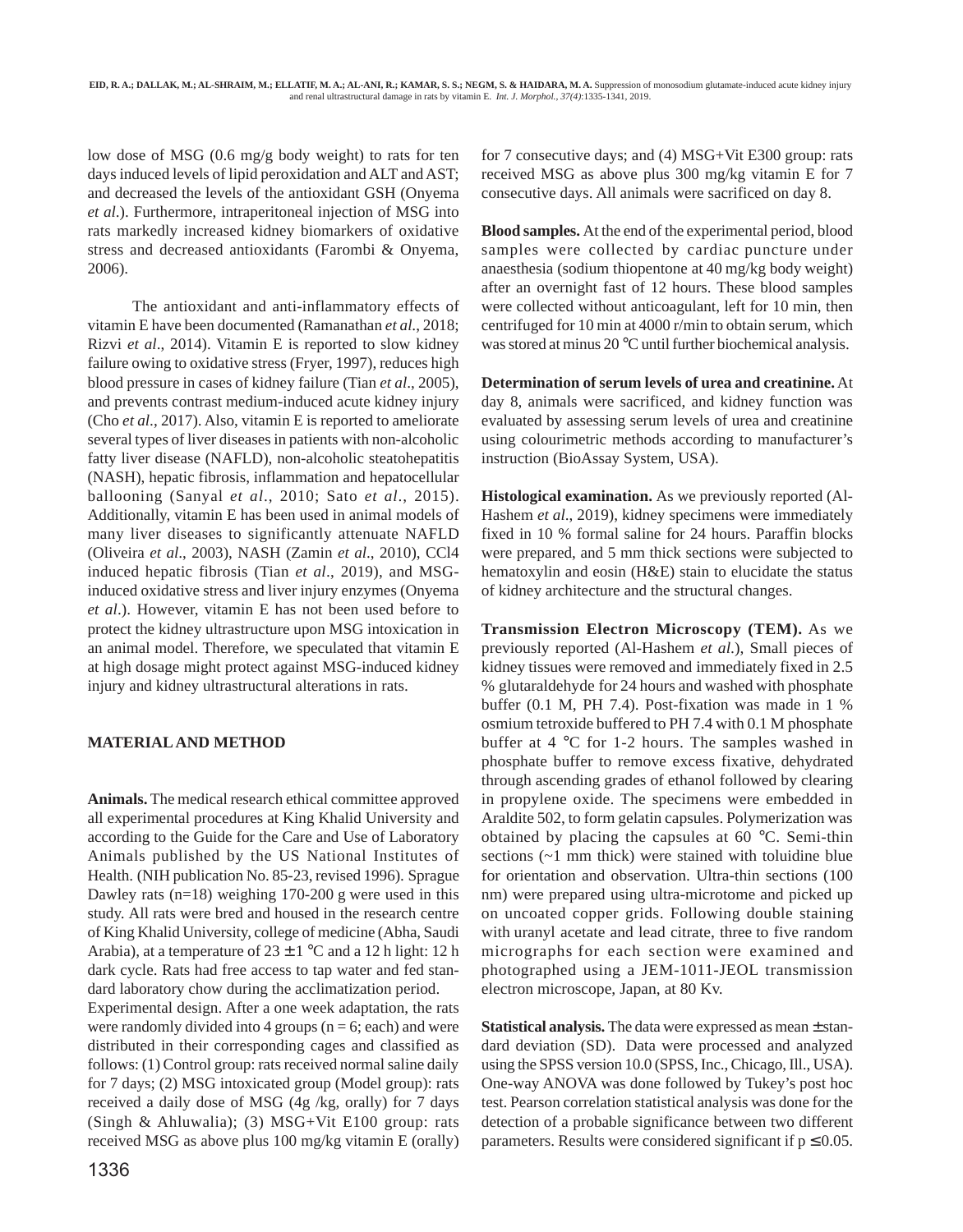#### **RESULTS**

Induction of acute kidney injury in rats by MSG. Acute kidney injury was induced in the model group of rats by a toxic dose of MSG (4 g/kg body weight), which was confirmed after 8 days as shown by high blood levels in a



Fig. 1. Induction of acute kidney injury in rats by MSG. Blood levels of creatinine (A) were measured at the end of the experiment, after 8 days in the model group (MSG) compared to the control group of rats (n=6 for each group). Results represent the mean  $(\pm SD)$ , and experiments were performed in triplicate. \*p<0.05 versus control. TEM images (B and C, x2500) of harvested tissues obtained from the kidney of the model group (C) compared to the control group (B) are visualized using transmission electron microscopy. Abbreviations: N, nucleus; m, mitochondria; Bm, cell basement membrane; Bb, brush margins, Lu, tubular lumen.



biomarker of kidney injury and profound damage to kidney cells (Fig. 1). MSG-induced nephrotoxicity which caused about a seven-fold increase in serum creatinine (Fig. 1A) and TEM images of kidney sections of the proximal convoluted tubules (Figs. 1B and 1C) and renal corpuscles (data not shown) confirmed kidney injury and abnormal changes to renal ultrastructure. Kidney sections from the

> control group (Fig. 1B) revealed normal epithelial cells surrounded by a basement membrane. Each epithelial cell consists of a normal nucleus, mitochondria, and brush margins. Whereas, images at similar magnification prepared from kidney sections of the MSG rats of (Fig. 1C) show degenerate epithelial cells with Pyknotic nuclei, swollen mitochondria, and damaged brush margins.

> Vitamin E reduces MSG-induced biomarkers of kidney injury. At day 8, animals were sacrificed, and kidney function was evaluated by assessing serum levels of urea and creatinine. High blood urea and creatinine are well known to be involved in the pathology of acute kidney injury in animal models and humans (Kohansal *et al*., 2019; Zhang *et al*., 2019). We investigated the level of inhibition of urea and creatinine in blood samples upon treating rats with two doses of vitamin E; 100 and 300 mg/ kg for 7 days using our protective approach. Compared to the model group, a significant  $(p<0.05)$  inhibition of urea and creatinine (Figs. 2A and 2B) by vitamin E were observed. However, blood levels urea were not significantly different (p>0.05) between MSG+Vit E100 and MSG+Vit E300 rat groups. Whereas, only vitamin E at 300 mg/kg was able to bring down serum creatinine to levels comparable to the control group (Fig. 2).

> > Fig. 2. Vitamin E protects against MSG-induced biomarkers of kidney injury. Serum levels of urea (A) and creatinine (B) were measured at the end of the experiment, after 8 days in 4 groups of rats; Control group, MSG group, MSG+100 mg/kg vitamin E (MSG+Vit E100) group, and MSG+300 mg/kg vitamin E (MSG+Vit E300) group. Results represent the mean (±SD); n=6 for each group. Experiments were performed in triplicate. \*p<0.05 versus control, \*\*p<0.05 versus MSG.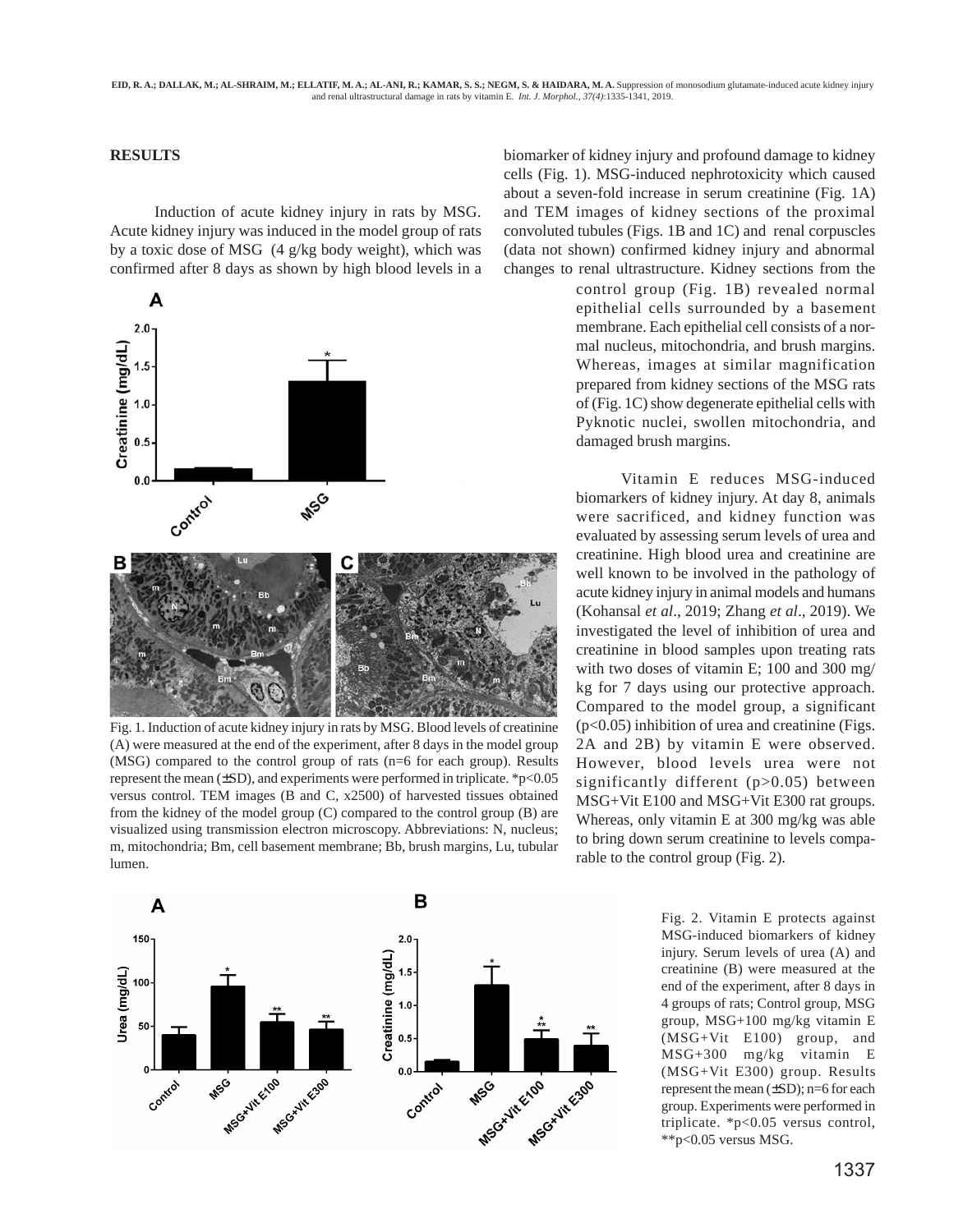Vitamin E protects kidney tissue against MSGinduced acute injury. Harvested kidney tissues from all rat groups were examined by light microscopy after staining with H&E. Compared to normal histological structure of renal tubules and renal corpuscles in the control group (Fig. 3A), MSG caused dilated tubules (arrowheads), widening of (Glomerular space) (curved arrows) and deformed glomeruli (arrows) (Fig. 3B). Administration of low doses of vitamin E (100 mg/kg) ameliorated the nephrotoxic effect of MSG. However, some dilated tubule (arrowhead) were still seen (Fig. 3C). On the other hand, giving high doses of vitamin E (300 mg/kg) preserved the normal structure of the renal tubules and renal corpuscles comparable to the control group (Fig. 3D).

Vitamin E protects kidney ultrastructural damage induced by MSG. We assessed the effect of daily ingestion of two doses of vitamin E into two groups of rats; 100 and 300 mg/kg given at the same time with MSG for 7 days in order to determine whether vitamin E can protect the ultrastructure of kidney against damage induced by MSG. Representative TEM images of kidney sections at magnification (x6000) display the ultrastructure of the proximal convoluted tubules prepared from the control animal group (Fig. 4A) that show normal renal ultrastructure and normal infolding cell membranes, the model group (Fig. 4B), which displays alterations to the ultrastructure similar to (Fig. 1C) plus damaged infolding membranes (arrow). The low doses vitamin E treated group (Fig. 4C) showing normal convoluted tubule with partial changes in their epithelial cells. They surrounded by normal basement membranes (Bm). Each epithelial cell consists of a normal nucleus (N), mitochondria (m) and brush margins (Bb). Infolding membranes (arrow) are also seen. Whereas, the high doses vitamin E treated group (Fig. 4D) revealed normal renal ultrastructure comparable to the control group.



Fig. 3. Vitamin E protects kidney architecture against acute injury induced by MSG. H&E stained images (x200) of harvested tissues obtained after 8 days from the kidney of the control group (A), MSG group (B), MSG+100 mg/kg vitamin E (MSG+Vit E100) group (C), and MSG+300 mg/kg vitamin E (MSG+ Vit E300) group (D). Note that arrowheads point to dilated tubules, arrows point to deformed glomeruli, and curved arrow points to the widening of the (Glomerular space).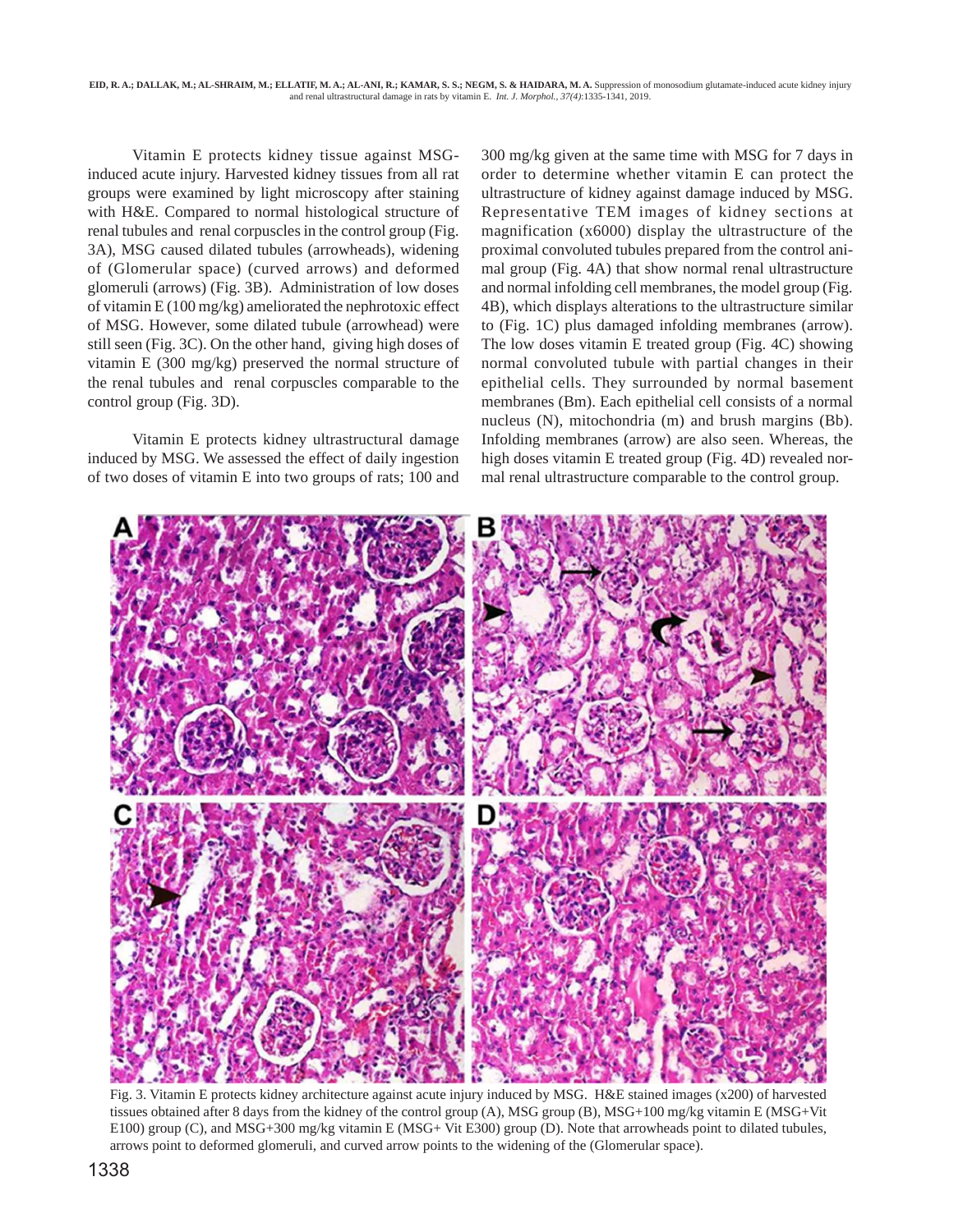

Fig. 4. Vitamin E protects against MSG-induced renal tubular ultrastructural damage in rats. TEM images (x6000) of the kidney obtained at the end of the experiment, after 8 days. (A), Control group. (B), MSG group. (C), MSG+100 mg/kg vitamin E (MSG+Vit E100) group, and (D), MSG+300 mg/kg vitamin E (MSG+Vit E300) group. Note that arrows point to infolding cell membranes. Abbreviations: N, nucleus; m, mitochondria; Bm, cell basement membrane; Bb, brush margins, Lu, tubular lumen.

#### **DISCUSSION**

The main objective of our study was to investigate the potential alterations to the kidney ultrastructure induced by toxic doses of MSG and whether vitamin E can inhibit both kidney tissue and cells against damage induced by MSG in a rat model of acute kidney injury. Therefore, rats were treated for 7 days with either a100 or 300 mg/kg of vitamin E plus MSG, and the histological and biochemical parameters were examined and confirmed the beneficial effects of vitamin E at 300 mg/kg (Figs. 2-4). Our data support the conclusions that MSG caused intense damage to the kidney ultrastructure (Figs. 1C and 4B), tissue injury (Fig. 3B), and induced biomarkers of kidney injury, urea and creatinine (Fig. 2), which were substantially protected by vitamin E (Figs. 2-4). However, cell and tissue injuries were more effectively protected with a 300 mg/kg vitamin E compared to partial protection with the lower dose, 100 mg/kg vitamin E. Therefore, our results were consistent with our working

hypothesis that MSG can induce kidney ultrastructural alterations, and vitamin E can protect against acute kidney injury induced by MSG in a rat model of the disease.

Previously published work showed that MSGinduced toxicity in renal culture cells (Leung *et al*., 2008), kidney damage (Sharma, 2015), alteration in glomerular and tubular histology, increase in urea and creatinine, and kidney infiltration of inflammatory cells (Contini *et al*., 2017). Therefore, our data that point to MSG caused high blood urea and creatinine and kidney tissue damage, and inflammatory cell infiltration are in agreement with the above findings. However, our TEM data are the first report on MSG-induced kidney ultrastructural alterations.

Our data that point to the adequate protection of vitamin E against (4 g/kg) MSG-induced acute kidney injury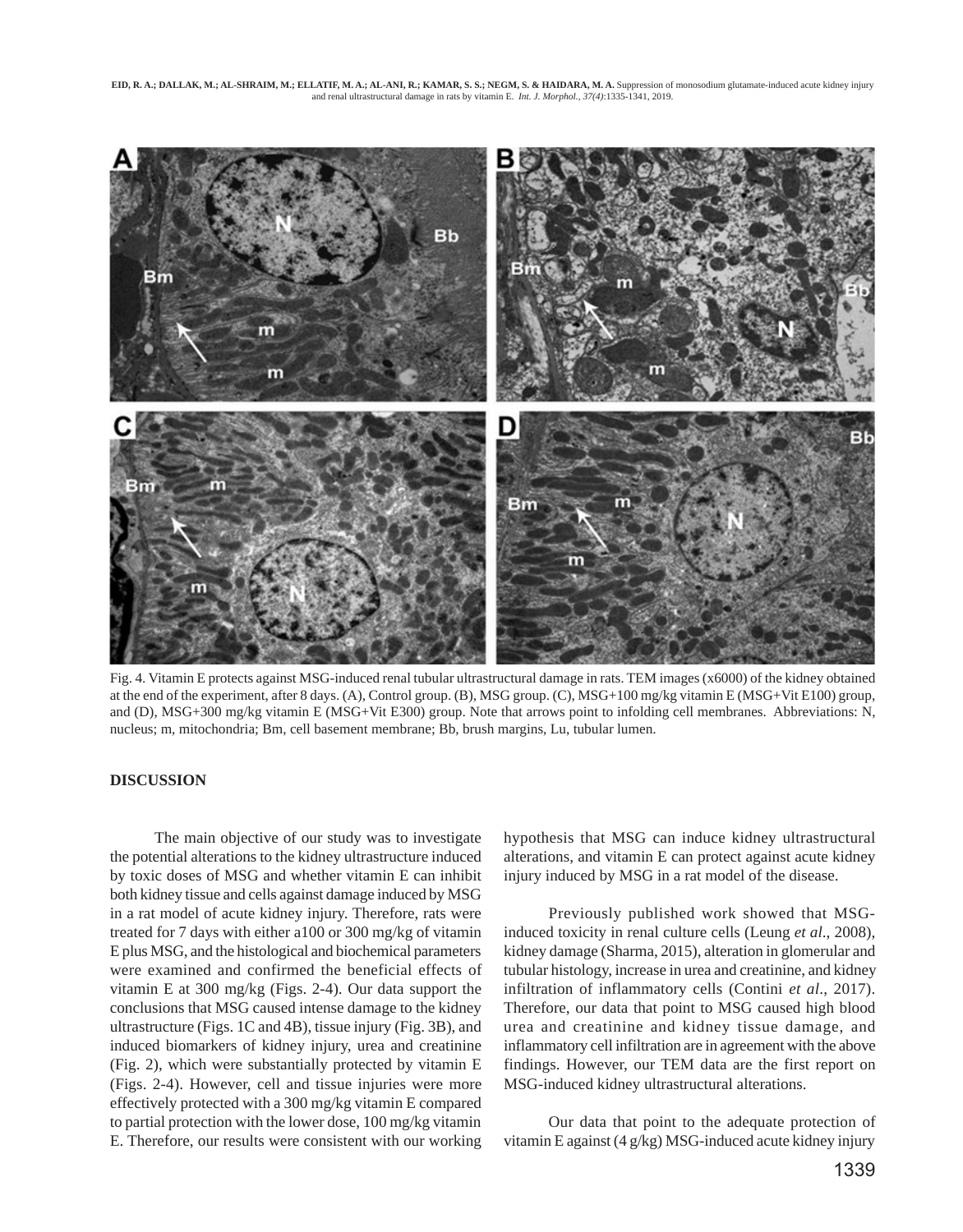for a period of 8 days, are in agreement and complement a previous report that showed vitamin E inhibited chronic kidney injury induced by giving (4 g/kg) MSG to rats over 180 days (Paul *et al*., 2012). Thus, our data support the conclusion that vitamin E at 300 mg/kg effectively protects against MSG-induced acute kidney injury in rats.

#### **ACKNOWLEDGEMENTS**

The authors would like to thank Professor Bahjat Al-Ani from the Department of Physiology, College of Medicine, King Khalid University for his input and help during the preparation of this manuscript.

**EID, R. A.; DALLAK, M.; AL-SHRAIM, M.; ELLATIF, M. A.; AL-ANI, R.; KAMAR, S. S.; NEGM, S. & HAIDARA, M. A.** Supresión de lesiones renales agudas inducidas por glutamato monosódico y daño ultraestructural renal en ratas por vitamina E. *Int. J. Morphol., 37(4)*:1335-1341, 2019.

**RESUMEN:** Los aditivos alimentarios y los potenciadores del sabor utilizados en la industria alimentaria son riesgos potenciales para la salud. Probamos la hipótesis de que el aditivo alimentario y el potenciador del sabor, glutamato monosódico (MSG), la sal sódica del ácido glutámico, puede inducir alteraciones ultraestructurales del riñón, y que las propiedades antioxidantes de la vitamina E, pueden proteger contra las lesiones renales inducidas por una dosis tóxica de MSG en un modelo de rata. El grupo modelo de ratas recibió una dosis diaria de MSG (4 g / kg) durante 7 días, mientras que los grupos protectores recibieron una dosis de 100 mg / kg de vitamina E más MSG o 300 mg / kg de vitamina E más MSG durante 7 días. Las ratas se sacrificaron el día 8. Las imágenes de microscopía óptica y de transmisión revelaron un daño renal sustancial inducido por el MSG en el grupo modelo, como lo demuestran las células epiteliales degeneradas con núcleos picnóticos, mitocondrias hinchadas, bordes dañados, túbulos dilatados y ensanchamiento del espacio de Bowman, además de la deformidad de algunos glomérulos. El tratamiento del grupo modelo con vitamina E mostró una protección sustancial del tejido renal y la ultraestructura renal de 300 mg / kg de vitamina E en comparación con una protección parcial de 100 mg / kg de vitamina E. Además, el MSG aumentó significativamente (p <0,05) en el suero los niveles de urea y creatinina, disminuyeron significativamente (p <0,05) con la vitamina E. Sin embargo, para la creatinina sérica, las dosis altas de vitamina E (300 mg / kg) fueron más efectivas que las dosis más bajas (100 mg / kg) de vitamina E. Estos resultados indican que la vitamina E a 300 mg / kg protege eficazmente contra la lesión renal aguda inducida por MSG en ratas.

**PALABRAS CLAVE: Lesión renal aguda; Ultraestructura renal; Glutamato monosódico; Vitamina E; Modelo de rata.**

### **REFERENCES**

- Al-Hashem, F.; Al-Humayed, S.; Amin, S. N.; Kamar, S. S.; Mansy, S. S.; Hassan, S.; Abdel-Salam, L. O.; Ellatif, M. A.; Alfaifi, M.; Haidara, M. A.; *et al*. Metformin inhibits mTOR-HIF-1a axis and profibrogenic and inflammatory biomarkers in thioacetamideinduced hepatic tissue alterations. *J. Cell Physiol., 234(6)*:9328-37, 2019.
- Cho, M. H.; Kim, S. N.; Park, H. W.; Chung, S. & Kim, K. S. Could vitamin E Prevent contrast-induced acute kidney injury? A systematic review and meta-analysis. *J. Korean Med. Sci., 32(9)*:1468-73, 2017.
- Contini, M. D. C.; Fabro, A.; Millen, N.; Benmelej, A. & Mahieu, S. Adverse effects in kidney function, antioxidant systems and histopathology in rats receiving monosodium glutamate diet. *Exp. Toxicol. Pathol., 69(7)*:547-56, 2017.
- Eweka, A. O.; Igbigbi, P. S. & Ucheya, R. E. Histochemical studies of the effects of monosodium glutamate on the liver of adult Wistar rats. *Ann. Med. Health Sci. Res., 1(1)*: 21-9, 2011.
- Farombi, E. O. & Onyema, O. O. Monosodium glutamate-induced oxidative damage and genotoxicity in the rat: modulatory role of vitamin C, vitamin E and quercetin. *Hum. Exp. Toxicol., 25(5)*:251- 9, 2006.
- Fryer, M. J. Vitamin E may slow kidney failure owing to oxidative stress. *Redox Rep., 3(5-6)*:259-61, 1997.
- Geha, R. S.; Beiser, A.; Ren, C.; Patterson, R.; Greenberger, P. A.; Grammer, L. C.; Ditto, A. M.; Harris, K. E.; Shaughnessy, M. A.; Yarnold, P. R.; *et al.* Review of alleged reaction to monosodium glutamate and outcome of a multicenter double-blind placebocontrolled study. *J. Nutr., 130(4S Suppl.)*:1058S-62S, 2000.
- Kohansal, P.; Rajai, N.; Dehpour, A. R.; Rashidian, A. & Shafaroodi, H. The protective effect of acute pantoprazole pretreatment on renal ischemia/reperfusion injury in rats. *Fundam. Clin. Pharmacol., 33(4)*:405-11, 2019.
- Leung, J. C.; Ragland, N.; Marphis, T. & Silverstein, D. M. NMDA agonists and antagonists induce renal culture cell toxicity. *Med. Chem., 4(6)*:565-71, 2008.
- Oliveira, C. P.; Gayotto, L. C.; Tatai, C.; Della Nina, B. I.; Lima, E. S.; Abdalla, D. S.; Lopasso, F. P.; Laurindo, F. R. & Carrilho, F. J. Vitamin C and vitamin E in prevention of Nonalcoholic Fatty Liver Disease (NAFLD) in choline deficient diet fed rats. *Nutr. J., 2*:9, 2003.
- Onyema, O. O.; Farombi, E. O.; Emerole, G. O.; Ukoha, A. I. & Onyeze, G. O. Effect of vitamin E on monosodium glutamate induced hepatotoxicity and oxidative stress in rats. *Indian J. Biochem. Biophys., 43(1)*:20-4, 2006.
- Paul, M. V.; Abhilash, M.; Varghese, M. V.; Alex, M. & Nair, R. H. Protective effects of a-tocopherol against oxidative stress related to nephrotoxicity by monosodium glutamate in rats. *Toxicol. Mech. Methods, 22(8)*:625-30, 2012.
- Ramanathan, N.; Tan, E.; Loh, L. J.; Soh, B. S. & Yap, W. N. Tocotrienol is a cardioprotective agent against ageing-associated cardiovascular disease and its associated morbidities. *Nutr. Metab. (Lond.), 15*:6, 2018.
- Rizvi, S.; Raza, S. T.; Ahmed, F.; Ahmad, A.; Abbas, S. & Mahdi, F. The role of vitamin e in human health and some diseases. *Sultan Qaboos Univ. Med. J., 14(2)*:e157-65, 2014.
- Sanyal, A. J.; Chalasani, N.; Kowdley, K. V.; McCullough, A.; Diehl, A. M.; Bass, N. M.; Neuschwander-Tetri, B. A.; Lavine, J. E.; Tonascia, J.; Unalp, A.; *et al*. Pioglitazone, vitamin E, or placebo for nonalcoholic steatohepatitis. *N. Engl. J. Med., 362(18)*:1675-85, 2010.